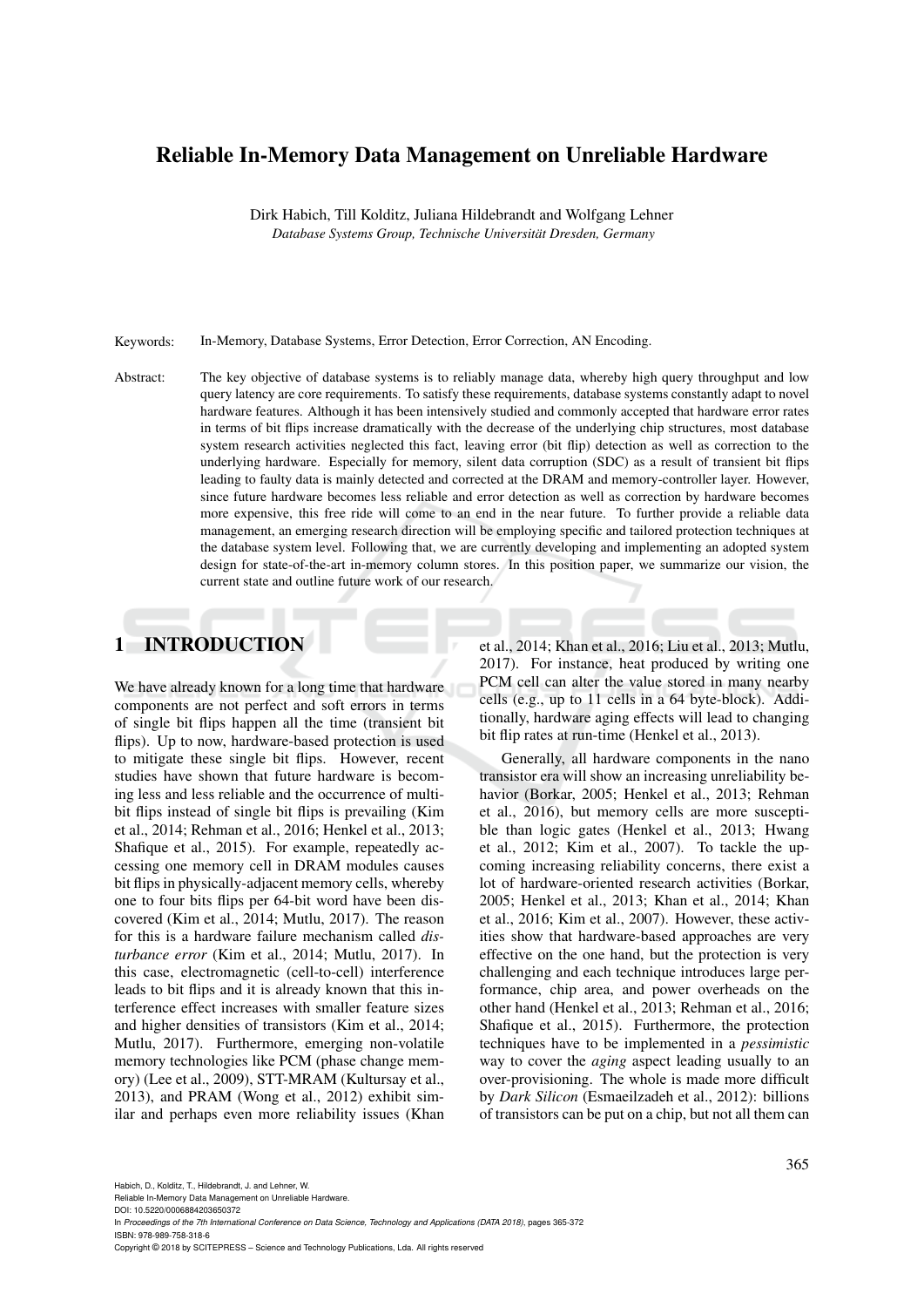be used at the same time. This and the various new disruptive hardware interference effects make the reliable hardware design and development very challenging, time consuming, and very expensive (Rehman et al., 2016). The disadvantages outweigh the advantages for hardware-based protection, so that the semiconductor as well as hardware/software communities have recently experienced a shift towards mitigating these reliability issues also at higher software layers, rather than completely mitigating these issues only in hardware (Henkel et al., 2013; Rehman et al., 2016; Shafique et al., 2015).

Consequently, this shift will also affects database systems, because data as well as query processing have to be protected in software accordingly to further guarantee a reliable data management on future unreliable hardware. Unfortunately, classical softwarebased protection techniques are usually based on data/code redundancy using dual or triple modular redundancy (DMR/TMR). While DMR only allows error detection, TMR can also correct errors (Pittelli and Garcia-Molina, 1986; Pittelli and Garcia-Molina, 1989). However, the application of these techniques with respect to in-memory database systems causes a high overhead (Pittelli and Garcia-Molina, 1986; Pittelli and Garcia-Molina, 1989). For example, DMR protection requires twice as much memory capacity compared to a normal (unprotected) setting, since data must be kept twice in different main memory locations. Furthermore, every query is redundantly executed with an additional voting at the end resulting in a computational overhead slightly higher than 2x. Thus, there is a clear need for database-specific protection approaches without sacrificing the overall performance too much (Böhm et al., 2011). To tackle that grand challenge, we present our overall vision and summarize first promising results in this paper. In detail, we make the following contributions:

- 1. We describe our big picture by introducing our assumptions and based on that three requirements for database-specific approaches (Section 2).
- 2. While Section 3 summarizes our novel developed error detection approach (Kolditz et al., 2018), Section 4 outlines our vision or research activities for error correction.

Finally, we close the paper with related work in Section 5 and a short conclusion in Section 6.

# 2 OVERALL VISION

In principle, any undetected and uncorrected bit flip destroys the reliability objective of database systems in form of false negatives (missing tuples), false posi-



Figure 1: Reliable In-Memory Column Store Architecture.

tives (tuples with invalid predicates) or inaccurate aggregates in a silent way. So far, database systems do not care about this reliability aspect because hardware components usually provide appropriate protection techniques. However, this free-ride will come to an end in the near future (Borkar, 2005; Henkel et al., 2013; Rehman et al., 2016). To prepare stateof-the-art in-memory database systems by developing appropriate approaches, we assume in our work as illustrated in Figure 1 that (i) all hardware components are unreliable, (ii) multi-bit flips will occur regularly rather than exceptionally, and (iii) bit flips are not handled at the hardware layer. Furthermore, the bit flip rate changes at runtime due to various effects like heat (Henkel et al., 2013).

Based on these assumptions, *major challenges* for in-memory database system are reliable data storage as well as reliable query processing (Böhm et al., 2011). To provide both reliability issues, we envision to tightly integrate protection techniques in inmemory database systems and to use the available *database knowledge* to specialize as well as to balance protection and the associated overhead. That means, our goal is to develop an appropriate solution satisfying the following requirements based on our assumptions:

- (R1). Our solution has to detect as well as to correct (i) errors (multi-bit flips) that modify data stored in main memory, (ii) errors induced during transferring on interconnects, and (iii) errors induced during computations during query processing (*detection capability*).
- (R2). Our solution has to be adaptable to different error model at runtime because the number and the rate of bit flips may vary over hardware generations or due to hardware aging effects (*run-time adaptability*).
- (R3). Our solution has to introduce only the necessary overhead in terms of memory consumption and query runtime being required to protect against a desired error model. That means, the overhead should be as small as possible, but still provide a reliable behavior (*balanced overhead*).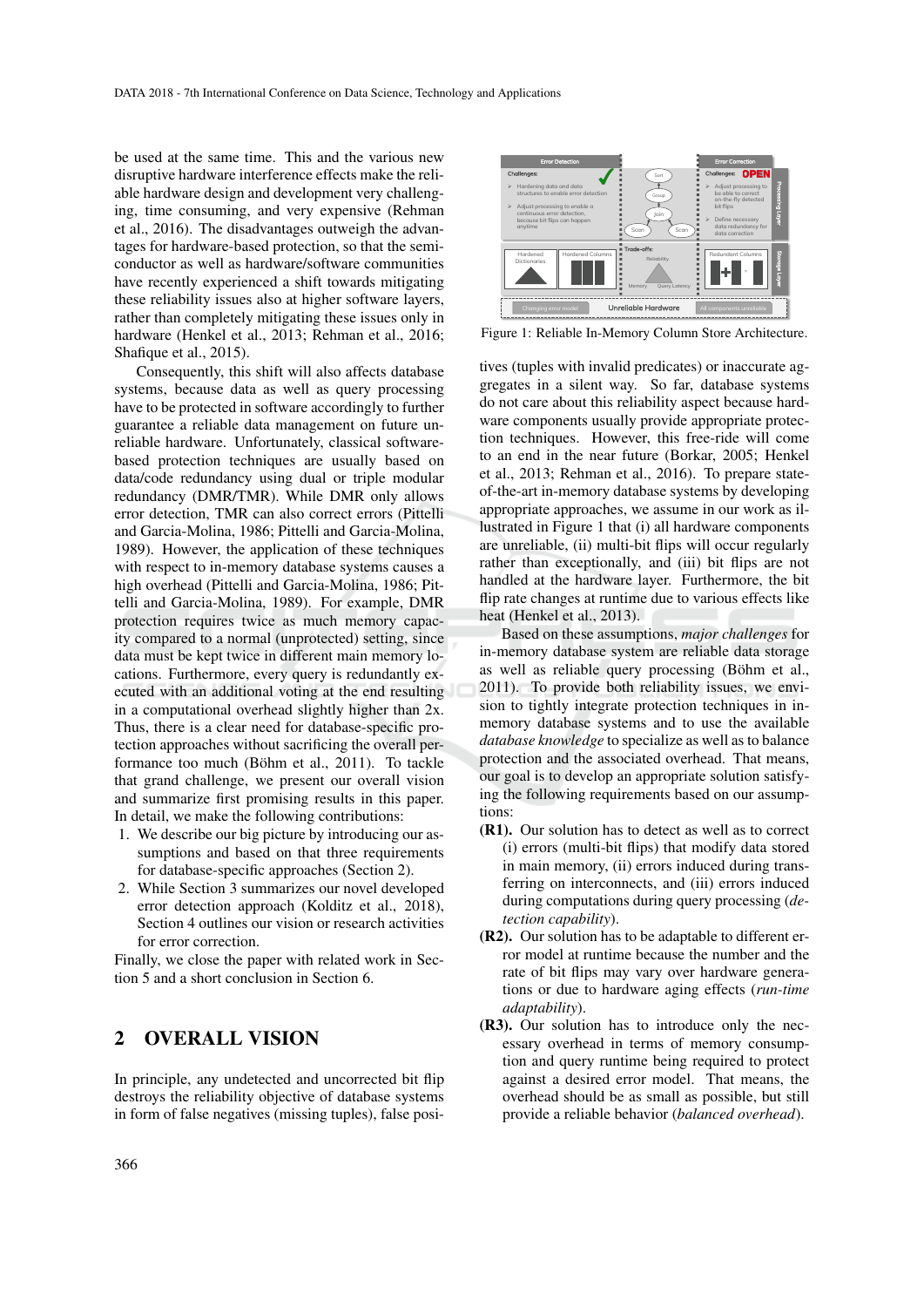In our work, we mainly focus on state-of-the-art in-memory columns stores (Abadi et al., 2013; Idreos et al., 2012; Stonebraker et al., 2005) and our envisioned reliable architecture is depicted in Figure 1. As illustrated, we explicitly distinguish between error detection and error correction on the one hand. On the other hand, we have to consider the storage as well as processing layer of column stores. From our point of view, the most important part is error detection, because it is the prerequisite for error correction. If we are not able to detect bit flips, no correction can be triggered. Thus, we developed a novel approach for error detection tailored for in-memory column stores as summarized in the next section. In the following, we want to extend this approach with error correction capabilities.

# 3 ERROR DETECTION

For error detection, we developed a novel column store-specific approach called *AHEAD* (Kolditz et al., 2018) which is mainly based on error coding, but we are not using a well-known error code like Hamming (Hamming, 1950; Moon, 2005). However, our approach has unique properties as shown later. That means, we encode all data and data structures in way that we are able to detect bit flips in base data as well as during query processing. To represent the intention of error detection, we introduce new terms for encoding and decoding. We denote the encoding of data as data hardening, since data is literally firmed so that corruption becomes detectable. In contrast, we denote as data softening the decoding of data, as it becomes vulnerable to corruption again.

Generally, in-memory column stores maintain relational data using the decomposition storage model (DSM) (Copeland and Khoshafian, 1985), where each column of a table is separately stored as a fixed-width dense array (Abadi et al., 2013). To reconstruct the tuples of a table, each column record is stored in the same (array) position across all columns of a table (Abadi et al., 2013). Column stores typically support a fixed set of basic data types, including integers, decimal (fixed-, or floating-point) numbers, and strings. For fixed-width data types (e.g., integer, decimal and floating-point), column stores utilize basic arrays of the respective type for the values of a column (Abadi et al., 2013; Idreos et al., 2012). For variable-width data types (e.g., strings), some kind of dictionary encoding is applied to transform them into fixed-width columns (Abadi et al., 2013; Abadi et al., 2006; Binnig et al., 2009). The simplest form constructs a dictionary for an entire column sorted on



Figure 2: Example for Hardening Data Arrays.

frequency, and represents values as integer positions in this dictionary (Abadi et al., 2013).

That means, in-memory column stores are based on two main data structures as illustrated in Figure 1: (i) dictionaries for variable-length data types and (ii) column arrays for fixed-length data types. Thus, each base table column is stored either by means of a single data array or by a combination of a dictionary and a data array containing fixed-width integer references to the dictionary. The decision is made based on the data type of the column. Therefore, we have to harden both structures.

### 3.1 Hardened Data Arrays

For data arrays, we only have to harden values and this is done using AN coding (Avizienis, 1971; Hoffmann et al., 2014) as illustrated in Figure 2. AN coding is a representative of arithmetic error detecting codes, where the hardened code words are computed by multiplying a constant integer value *A* onto each original data word. The multiplication modifies the data word itself and all data is viewed as integers as shown in Figure 2. As a result of this multiplication, the domain of code words expands such that only multiples of *A* become valid code words, and all other integers are considered non-code words. The used value of *A* has an impact on the detection capability as described later. For softening, A division or multiplication of the inverse of *A* is required. Bit flips are detected by testing the remainder of this operation, which must be zero, otherwise the code word was corrupted. A unique feature of arithmetic codes, and thus AN coding, is the ability to operate directly on hardened data by encoding the other operands, too (Avizienis, 1971; Hoffmann et al., 2014).

#### 3.1.1 Different Data Types

Regarding hardening arrays of *integer data*, this requires only multiplication with a constant factor of *A*. For *decimal numbers*, the case is a bit more complex: for the sake of correctness and accuracy, database sys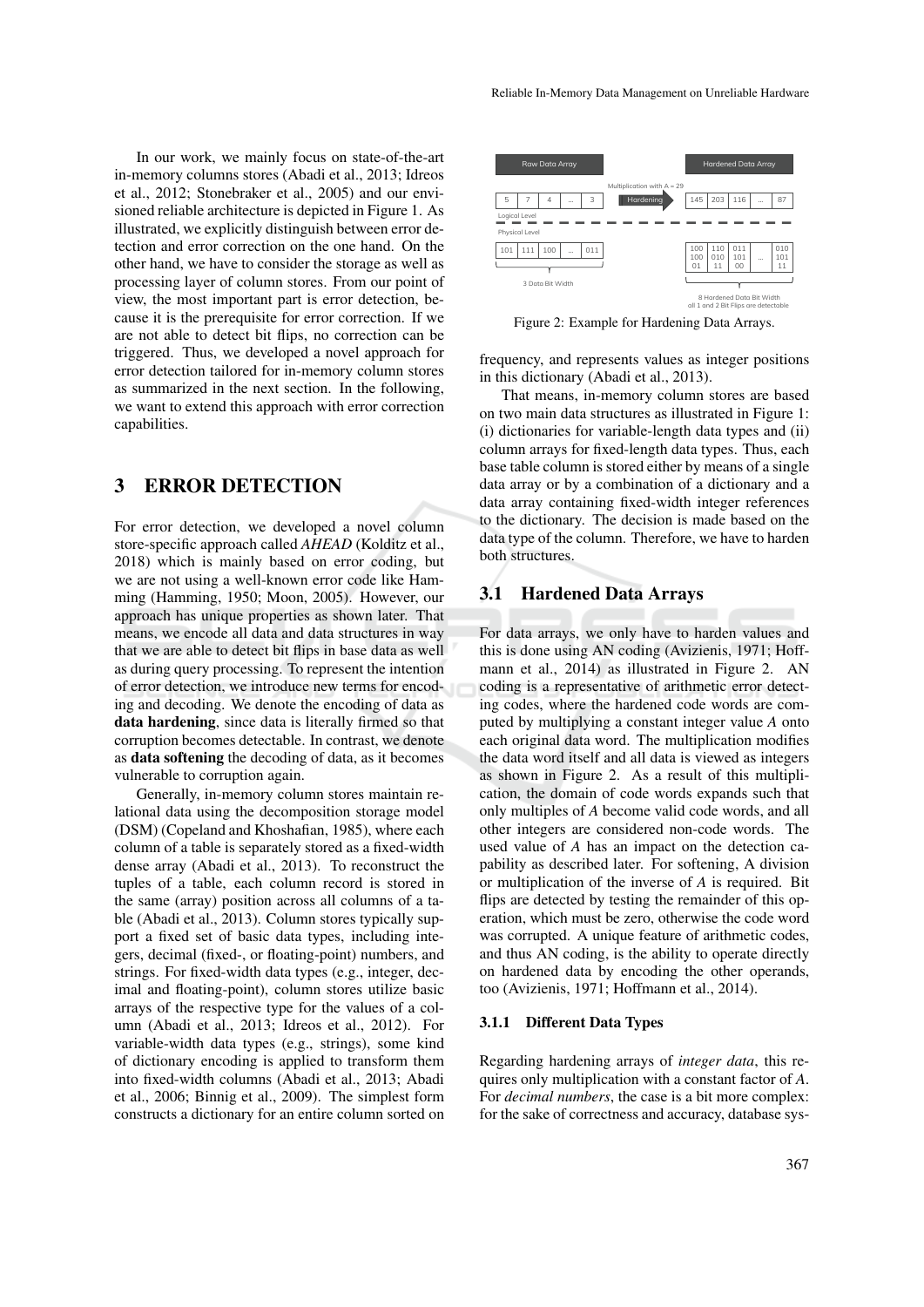tems typically use fixed-point numbers and arithmetic instead of native floating point numbers (float / double) (Neumann, 2016). These fixed-point numbers are usually represented as integer (Neumann, 2016), which can be hardened like integers.

Table 1: Super *A*s for detecting a guaranteed minimum number of bit flips (*min bfw*). Numbers are: super *A*/hardening overhead/hardened code bit length. ∗=derived by approximatio2n, bold=prime, tbc=to be computed.

| min                         | Data Bit Width (Byte-aligned) |              |               |
|-----------------------------|-------------------------------|--------------|---------------|
| bfw                         | 8                             | 16           | 32            |
| 1                           | 3/2/10                        | 3/2/18       | 3/2/34        |
| $\mathcal{D}_{\mathcal{L}}$ | 29/5/13                       | 61/6/22      | 125/7/39      |
| 3                           | 233/8/16                      | 463/9/27     | 881/10/42     |
|                             | 1,939/11/19                   | 7,785/13/29  | 16,041*/14/46 |
|                             | 5 13,963/14/22                | 63,877/16/32 | the           |
|                             | 6 55,831/16/24                | tbc          | the           |

#### 3.1.2 Parametrization of AN Coding

As mentioned above, AN coding has only one parameter *A* which has an impact on the error detection rate as well as the necessary storage overhead. Now, to reliably detect *b* bit flips in each code word, a value for *A* has to be used which guarantees a minimum Hamming distance of  $b + 1$ , whereby *A* depends on the data bit width *l* and on the number of detectable bit flips (Avizienis, 1971; Hoffmann et al., 2014). Moreover, to reduce the necessary space overhead, it is usually not some arbitrary value for *A* sought but a small one (called "super *A*"), so that the domain of code words is small. We applied a brute force approach to compute "super *A*s" for different settings of *l* and *b*, whereby the brute force approach consists of two components:

- Component 1: Determine minimum Hamming distance for a given *A* and *l*, and
- Component 2: Iterate over all possible *As* to determine a small *A* with a minimum Hamming distance of  $b + 1$ , whereby component 1 is heavily applied.

Table 1 lists an extract of computed "super *A*s". For example, for 8-bit data and a minimum bit flip weight of two, we have to use *A*=29 for the hardening. As depicted, we require five additional bits for the hardening. If we want to increase the minimum bit flip weight to 3, we only have to use *A*=233 resulting in a code word width of 16. In this case, the data overhead increases from 62,5% (13 bit code word width) to 100% (16 bit code word width for 8 bit data).

Based on that, we are able to use this knowledge for a balanced data hardening with regard to a specific hardware error model (number of bit flips) and to specific data characteristics (data bit width). Additionally, column data arrays can be re-hardened at runtime with different *A*s. Thus, the requirements (R2) and (R3) are adequately addressed from the storage perspective. Nevertheless, Table 1 also highlights that the brute force approach for the computation of *A* is very expensive, because we are currently not able to compute a value for *A* for all settings of *l* and *b*. Thus, a new approach have to be developed for this computation.

### 3.2 Hardened Dictionaries

Dictionaries are usually realized using index structures to efficiently support encoding and decoding (Binnig et al., 2009). In contrast to data arrays, not only the data values must be hardened, but also necessary pointers within the index structures. To tackle that issue, Kolditz et al. (Kolditz et al., 2014) already proposed various techniques to harden B-Trees, which we are currently using in our approach. As they have shown, hardening pointer-intensive structures are more challenging as hardening data arrays. However, slightly increasing data redundancy at the right places by incorporating context knowledge increases error detection significantly (Kolditz et al., 2014). Moreover, for dictionaries of integer data, AN hardening can be applied on the dictionary entries. The corresponding column (data array) contains fixed-width, AN hardened integer references to the dictionary.

### 3.3 Continuous Error Detection

To satisfy requirement (R1), we integrated bit flip detection into each and every physical query operator by checking each value. From our point of view, this is the best solution, because bit flips caused by any hardware components are continuously detected. Moreover, each and every value is checked for bit flips in the columns of base tables and intermediate results. The integration can be seamlessly done for both state-of-the-art processing models of columnat-a-time (Abadi et al., 2013; Idreos et al., 2012) and vector-at-a-time (Zukowski et al., 2012) with our hardened storage concept. There are two reasons: (i) the column structure is unchanged, only the data width is increased and (ii) the values are multiplied by *A* and can thus be processed as before.

We also fully implemented our error detection approach and conducted an experimental evaluation using the SSB benchmark (O'Neil et al., 2009). In our evaluation, we compared our approach with the *Unprotected* baseline and dual modular redundancy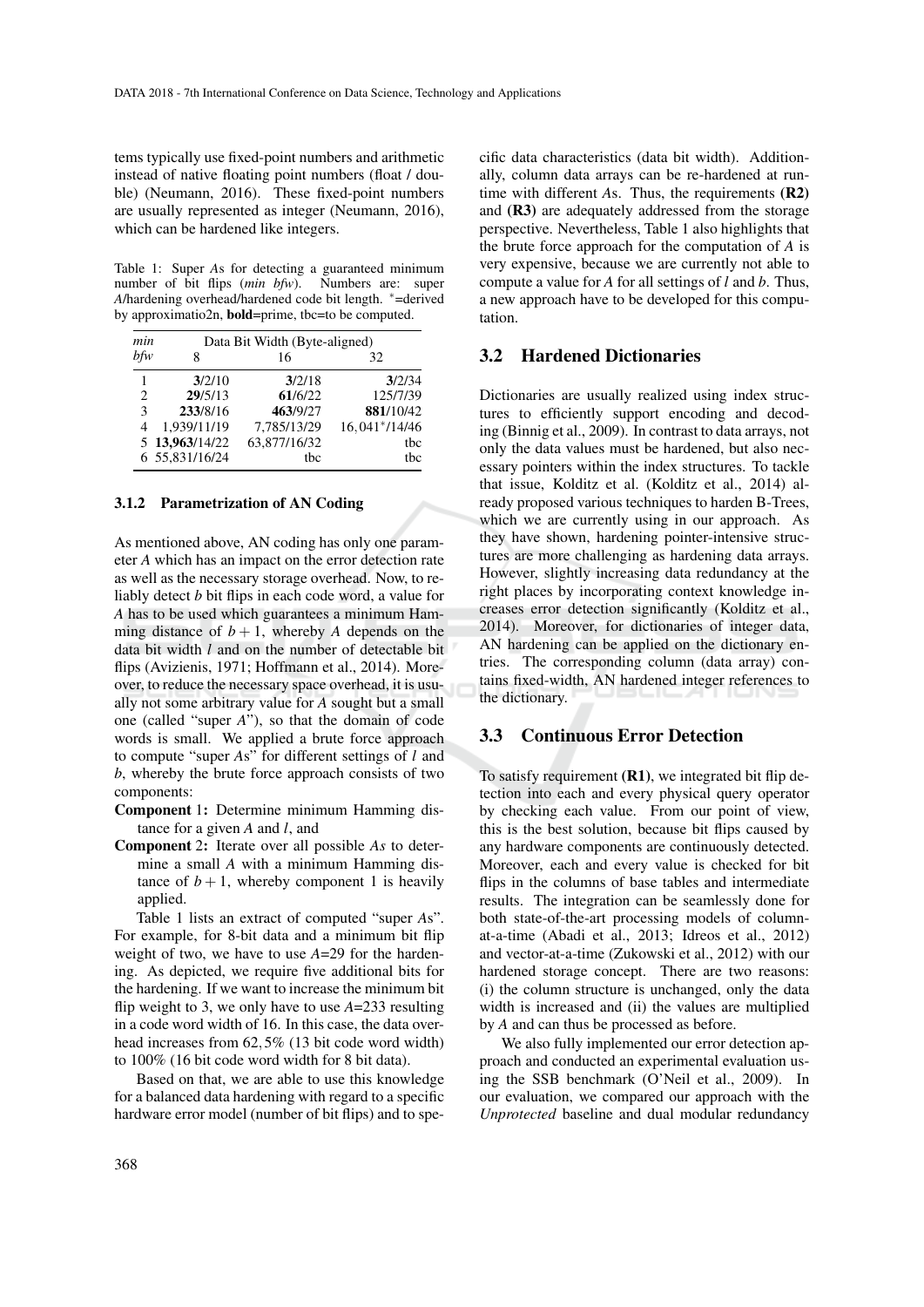

Figure 3: Relative SSB runtimes for vectorized (SSE4.2) execution (average over all scale factors).

(DMR). In the *Unprotected* baseline, data is always compressed on a byte-level based on the column characteristics. *DMR* uses the *Unprotected* setting and replicates all data in main memory, executes each query twice sequentially, and afterwards a voter compares both results. Our approach hardens each column using the largest currently known *A* for the corresponding column data width from Table 1. Thus, compared to *Unprotected* setting, our approach increases the data width of each column to the next byte level. For all approaches, we measured all 13 SSB queries for vectorized (Intel SSE4.2) execution and we varied the SSB scale factor from 1 to 10. Each single experiment ran 10 times. Figure 3 shows vectorized (SSE4.2) runtimes relative to the *Unprotected* baseline. On the one hand, *DMR* results in the expected runtime overhead of about 100%, because each query is executed twice. On the other hand, the runtime overhead of our approach is only between 7% to 28%. This is due to the tight integration of error detection in each operator combined with our AN coding approach.

## 3.4 Future Work

Our future work in this direction is manifold, whereby three aspects are very important: (i) develop new approach for the computation of the parameter value *A*, (ii) investigate the interplay of data compression and data hardening, and (iii) develop appropriate techniques to protect internal query operator data structures like hash maps. For instance, the second aspects is crucial, because in-memory column stores heavily employ lightweight data compression to reduce the necessary memory space and to address the access bottleneck between main memory and CPU (Abadi et al., 2006; Damme et al., 2017; Zukowski et al., 2006). While both domains are orthogonal to each other, their interplay is very important to keep the overall memory footprint of the data as low as possible (Kolditz et al., 2015). With data hardening, compression gains even more significance, since it can reduce the newly introduced storage overhead. However, combining both is challenging and we briefly outline some aspects requiring closer investigation.

Fitness of Compression Algorithms. There is a high

number of lightweight data compression algorithms (Abadi et al., 2006; Damme et al., 2017; Zukowski et al., 2006), which differ in how far they are suited for the combination with AN-coding.

Order of Hardening and Compression. Hardening could be applied to compressed data, or vice-versa. The decision depends on the compression algorithm: While dictionary coding (Abadi et al., 2006) *must* be applied before hardening to obtain integers from variable-width data, null suppression (Abadi et al., 2006; Damme et al., 2017; Lemire and Boytsov, 2015; Zukowski et al., 2006) could be applied before or after.

Hardened Compression Meta Data. Most lightweight compression algorithms store some meta data along with the compressed data to enable decompression. If hardening comes before compression, the latter must harden the meta data on its own. For instance, with run length encoding (Abadi et al., 2006; Damme et al., 2017) of hardened data, the run values will already be hardended, while the run lengths as meta data still need to be hardened.

Detection and Re-encoding vs. Decompression. Detection and re-encoding happen many times per query. Conversely, decompression can often be delayed until the end of the query, since many operators can process compressed data directly (Abadi et al., 2013; Zukowski et al., 2006). Hence, detection and re-encoding should not require decompression.

# 4 ERROR CORRECTION

Up to now, we only considered error detection. As next, we want to extend our approach with the ability of continuous error correction. In this case, detected bit flips should be on-the-fly corrected during query processing. At the moment, we are already able to detect bit flips on value granularity and can find out where the error occurred. Based on that property, we believe that specific correction techniques can be developed and integrated in the query processing. For example, if we detect a faulty code word in the input of an operator, we can re-transmit this value, possibly several times, to correct errors induced during transmission. If we get a valid code word, processing can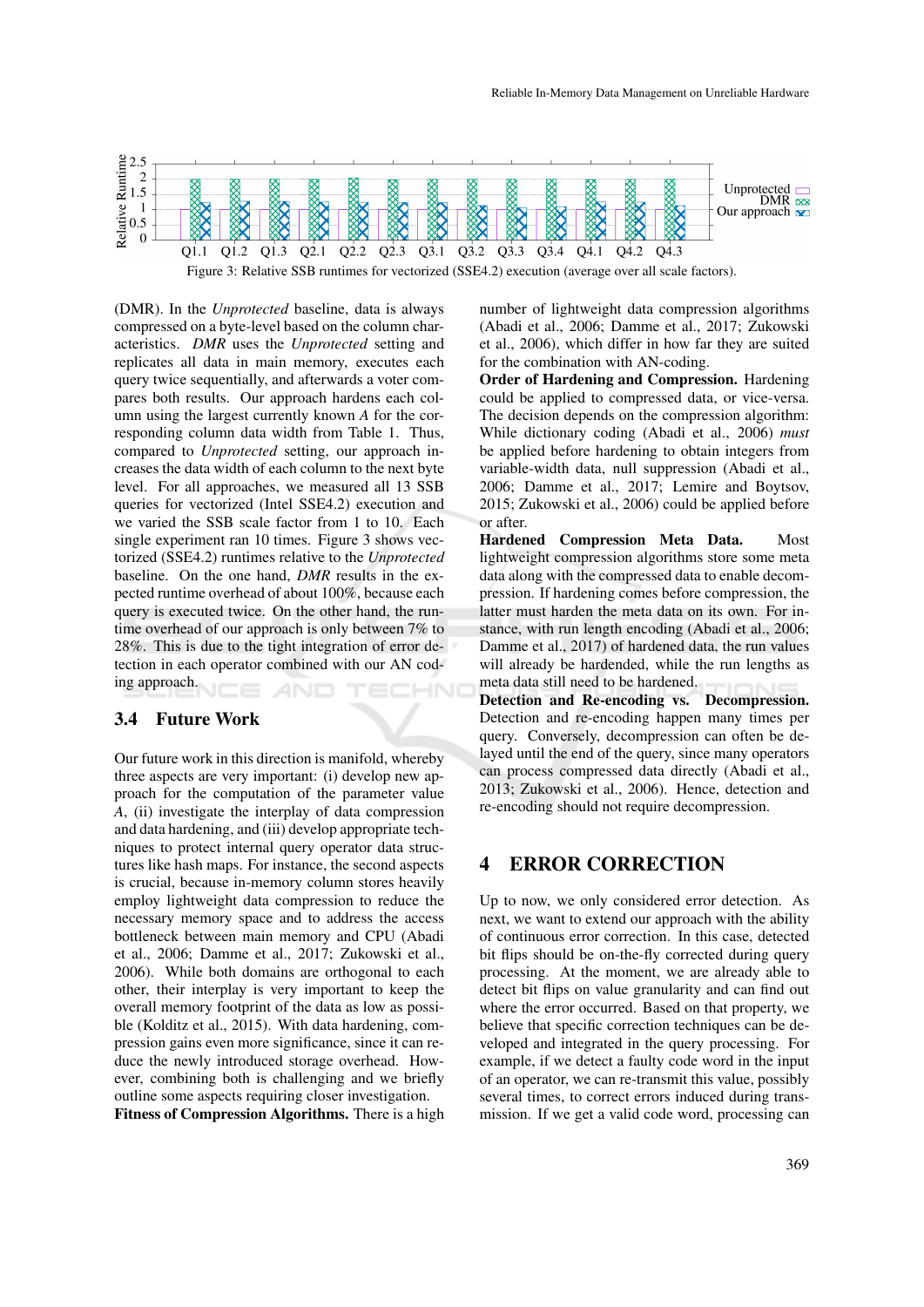

Figure 4: Example for Linear Combination.

continue with this correct code word. If we get an invalid code word, we can assume that bits are flipped in main memory and then we require an appropriate technique for error correction. For that, correcting bit flips in memory requires data redundancy in any case. Here, classical RAID-techniques or techniques from the network coding domain like linear combinations may be interesting to consult.

In particular, a very promising idea from our perspective is to use linear combinations of hardened data columns array as illustrated in Figure 4 for the error correction. In this example, a single redundant column *Z* is created as a linear combination of two columns *X* and *Y*. As depicted, the columns *X* and *Y* can be appropriately reconstructed for correction, whereby the reconstruction is possible on a value granularity. Fundamentally, AN coding and linear combinations perfectly fit together and they require less space overhead than triple modular redundancy. Furthermore, the redundant data in form of linear combinations are automatically hardened at the same time, so that these data can be checked for bit flips. Main research questions are:

- 1. Which linear combinations should be created at all?
- 2. How can queries be answered on these linear combinations?
- 3. What does an efficient access to these linear combinations for value-based correction look like?

## 5 RELATED WORK

Fundamentally, hardware components fabricated with nano-scale transistors face serious reliability issues like soft errors, aging, thermal hot spots, and process variations as a consequence of the aggressive transistor miniaturization (Rehman et al., 2016). Additionally, memory cells are more susceptible to soft errors than logic gates (Henkel et al., 2013; Hwang et al., 2012; Kim et al., 2007). These issues arise from multiple sources and they jeopardize the correct application execution (Rehman et al., 2016). The recently published book (Rehman et al., 2016) summarizes state-of-the-art protection techniques in all hardware as well as software layers and presents new results of a large research initiative.

Hardware-Level Protection. Hardware protection to mitigate soft errors can be done on three layers (Rehman et al., 2016): (i) transistor, (ii) circuit, and (iii) architectural. On the *transistor layer*, several techniques have been proposed to harden transistors against radiation events like alpha particles or neutron strikes (Itoh et al., 1980; Kohara et al., 1990). For example, thick polyimide can be used for alpha particle protection (Itoh et al., 1980; Kohara et al., 1990). However, this technique cannot be utilized for neutron strikes (Rehman et al., 2016). In general, techniques at this layer have in common that the protection results in adopted fabrication processes using specialized materials (Itoh et al., 1980; Kohara et al., 1990; Rehman et al., 2016). Therefore, these techniques are very effective, but they produce (i) substantial overhead in terms of area and cost, and (ii) immense validation and verification costs.

At the *circuit layer*, redundant circuits and error detection/correction circuits are prominent examples (Dell, 1997; Ernst et al., 2004; Kim et al., 2007; Rehman et al., 2016). For instance, the RAZOR approach introduces shadow flip flops in the pipeline to recover from errors in logic gates (Ernst et al., 2004). Memories and caches are usually protected using error correcting codes (ECC) or parity techniques. Current ECC memories are based on Hamming using a (72,64) code, meaning that 64 bits of data are enhanced with 8 bits of parity allowing single error correction and double error detection. To address multi bit flips advanced ECC schemes have to be used. Examples are (i) IBM's Chipkill approach, which computes the parity bits from different memory words and even separate DIMMs instead of physically adjacent bits (Dell, 1997), and (ii) (Kim et al., 2007), which shows that other ECC codes like BCH-codes (Moon, 2005) can be realized in hardware. However, this increases the number of transistors in hardware and consequently impacts the energy demand, the overhead growing quickly as the code strength is increased (Kim et al., 2007). Additionally, reading and computing the enhanced ECC bits can be a performance bottleneck during read operations (Kim et al., 2007).

At the *architectural layer*, the protection is based upon the redundant execution either in space (using duplicated hardware units) or in time (using the same hardware multiple times for redundant execution and comparing the results). Dual Modular Redundancy (DMR) and Triple Modular Redundancy (TMR) are traditional approaches. Generally, these techniques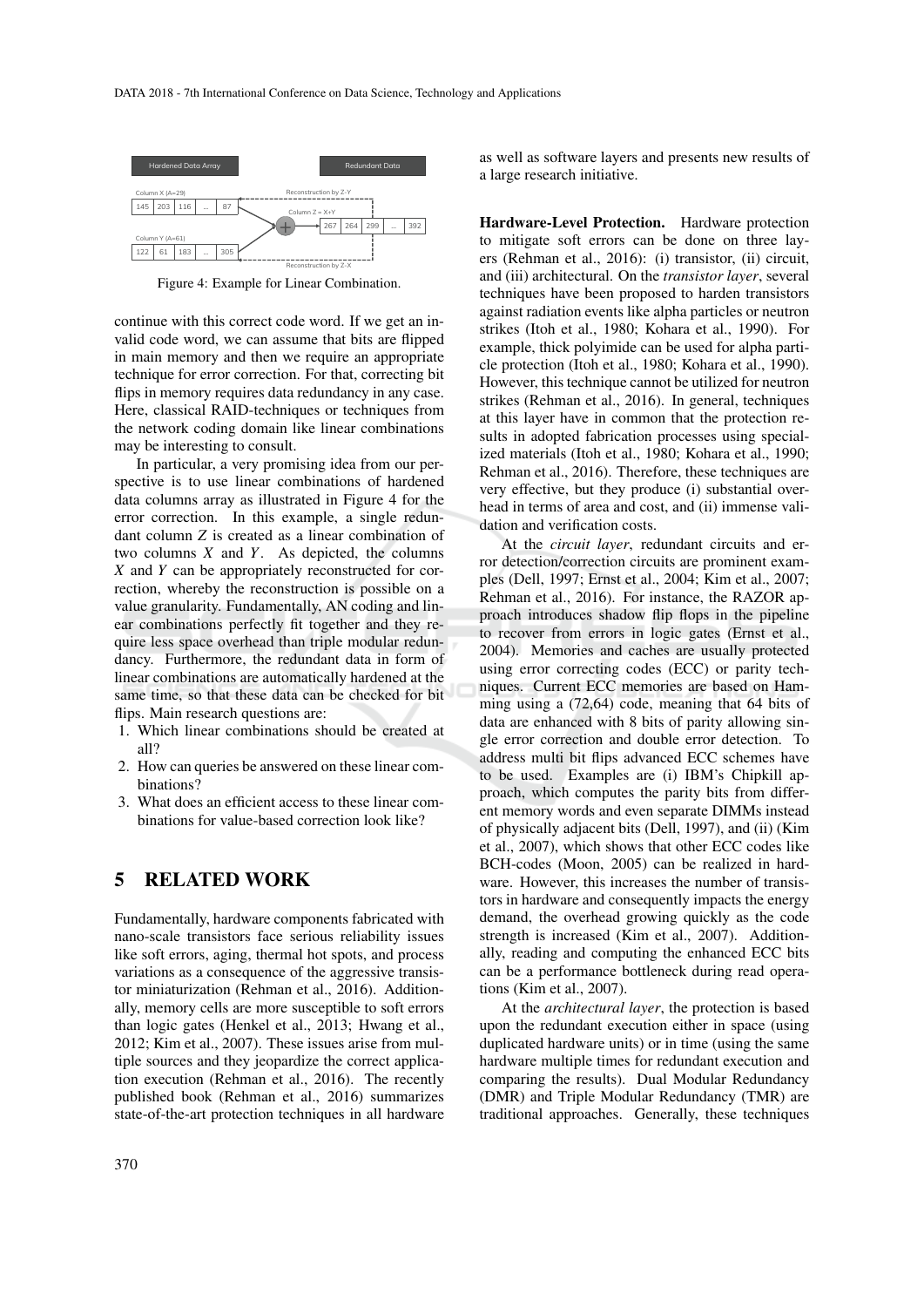lead to an increased power usage which may potentially increase the temperature (Rehman et al., 2016). Increased temperatures lead to higher soft error rate and increased aging (Rehman et al., 2016).

To summarize, hardware-based protection has been proposed at different layers. The techniques are usually very effective, but they also have some drawbacks in terms of (i) high chip area overhead leading at the same time to more power overhead and (ii) performance penalties. Furthermore, the high verification/validation costs make the reliable hardware design and development very expensive and time consuming (Rehman et al., 2016). To overcome these non-negligible drawbacks, a rich set of softwarebased techniques has evolved.

Software-Level Protection. Classical softwarebased protection techniques are (Goloubeva et al., 2006; Rehman et al., 2016): (i) N-version programming, (ii) code redundancy, (iii) control flow checking, and (iv) checkpoint recovery. For instance, N-version programming (Avizienis, 1985) is based on implementing multiple program versions of the same specification which reduces the probability of identical errors occurring in two or more versions. State-of-the-art redundancy-based techniques are Error Detection using Duplicated Instructions (EDDI) (Oh et al., 2002) and Software Implemented Fault Tolerance (SWIFT) (Reis et al., 2005). Both provide software reliability by duplicating instructions, and inserting comparison and checking instructions. However, these techniques incur significant performance overheads (Oh et al., 2002; Reis et al., 2005).

Moreover, AN coding has also been used for software-based fault tolerance (Hoffmann et al., 2014; Schiffel, 2011; Ulbrich et al., 2012). For instance, the work of Schiffel (Schiffel, 2011) allows to encode existing software binaries or to add encoding at compile time, where not all variables' states need to be known in advance. However, in her work she only describes encoding integers of size  $|\mathbb{D}| \in \{1, 8, 16, 32\}$  bits and pointers, where the encoded values are always 64 bits large. Furthermore, protecting processors by AN coding was also suggested in (Forin, 1989).

# 6 CONCLUSION

A few years ago, Boehm et al. (Böhm et al., 2011) pointed out the lack of data management techniques dealing with an increasing number of bit flips in main memory as a more and more relevant source of errors. Thus, we presented our overall vision for a reli-

able data management on unreliable hardware in this position paper, because recent studies show that future hardware becomes less reliable. In particular, we summarized our novel develop error detection approach, which is the first comprehensive databasespecific approach to tackle a reliable data management on unreliable hardware.

# REFERENCES

- Abadi, D., Boncz, P. A., Harizopoulos, S., Idreos, S., and Madden, S. (2013). The design and implementation of modern column-oriented database systems. *Foundations and Trends in Databases*, 5(3):197–280.
- Abadi, D. J., Madden, S., and Ferreira, M. (2006). Integrating compression and execution in column-oriented database systems. In *SIGMOD 2006*, pages 671–682.
- Avizienis, A. (1971). Arithmetic error codes: Cost and effectiveness studies for application in digital system design. *IEEE Trans. Computers*, 20(11):1322–1331.
- Avizienis, A. (1985). The n-version approach to fault-<br>tolerant software. IEEE Trans. Software Ene.. IEEE Trans. Software Eng., 11(12):1491–1501.
- Binnig, C., Hildenbrand, S., and Färber, F. (2009). Dictionary-based order-preserving string compression for main memory column stores. In *SIGMOD 2009*, pages 283–296.
- Böhm, M., Lehner, W., and Fetzer, C. (2011). Resiliencyaware data management. *PVLDB*, 4(12):1462–1465.
- Borkar, S. Y. (2005). Designing reliable systems from unreliable components: The challenges of transistor variability and degradation. *IEEE Micro*, 25(6):10–16.
- Copeland, G. P. and Khoshafian, S. (1985). A decomposition storage model. In *SIGMOD 1985*, pages 268– 279.
- Damme, P., Habich, D., Hildebrandt, J., and Lehner, W. (2017). Lightweight data compression algorithms: An experimental survey (experiments and analyses). In *EDBT 2017*, pages 72–83.
- Dell, T. J. (1997). A white paper on the benefits of chipkillcorrect ecc for pc server main memory. *IBM Microelectronics Division*, 11.
- Ernst, D., Das, S., Lee, S., Blaauw, D., Austin, T., Mudge, T., Kim, N. S., and Flautner, K. (2004). Razor: circuitlevel correction of timing errors for low-power operation. *IEEE Micro*, 24(6):10–20.
- Esmaeilzadeh, H., Blem, E. R., Amant, R. S., Sankaralingam, K., and Burger, D. (2012). Dark silicon and the end of multicore scaling. *IEEE Micro*, 32(3):122– 134.
- Forin, P. (1989). Vital coded microprocessor: Principles and application for various transit systems. *IFAC-GCCT*.
- Goloubeva, O., Rebaudengo, M., Reorda, M. S., and Violante, M. (2006). *Software-implemented hardware fault tolerance*. Springer Science & Business Media.
- Hamming, R. W. (1950). Error detecting and error correcting codes. *Bell System technical journal*, 29(2).